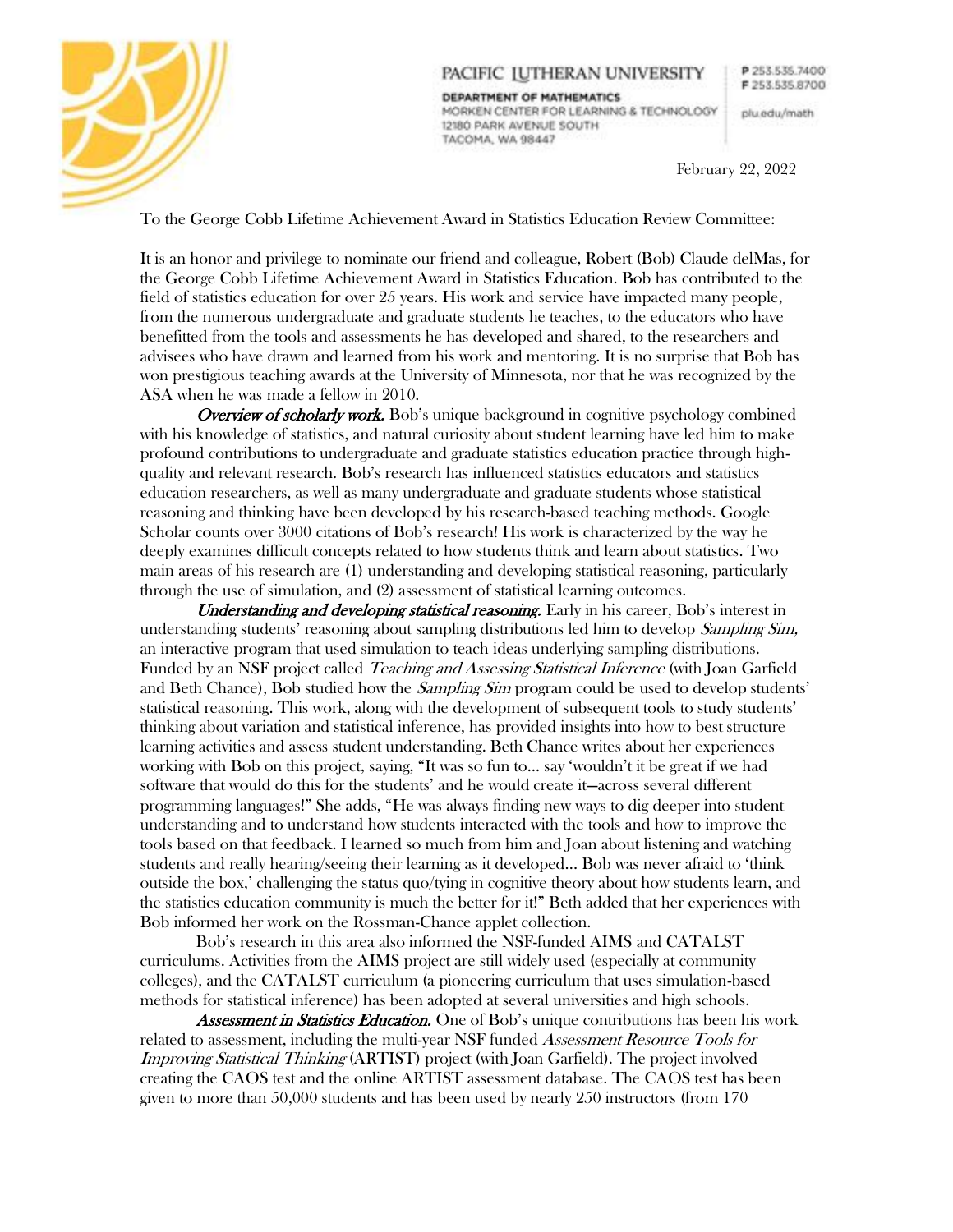institutions) to help understand students' statistical reasoning. This assessment has also been of great benefit to statistics education researchers, many who have used CAOS in their own research. (It has been used in 60+ scholarly papers, nearly 30 theses, and cited in many more.) The other assessment resources found on the ARTIST website are also widely used (if word of mouth is to be believed; the usage is not tracked). In addition, the topic-area assessments have formed the building blocks for other research-based assessments. This work inspired an assessment conference (ARTIST conference, 2004) that led to the several collaborations and publications.

Bob has continued his work in developing and promoting "good" assessment throughout his career. He was a major contributor to the both the STI and GOALS assessments, which were developed as part of the Evaluation and Assessment of Teaching and Learning About Statistics (e-ATLAS) project that built on and updated CAOS. More recently, as a co-PI on the Levels of Conceptual Understanding in Statistics (LOCUS) project, Bob worked with Tim Jaccobe to develop assessments of students' statistical understanding that measure development in topics identified and promoted in the Guidelines for Assessment and Instruction in Statistics Education (GAISE) Report.

**Mentoring.** In addition to his scholarly work, Bob has positively influenced the careers of many statistics educators and researchers. This is, perhaps, most evident in his role as a Ph.D. advisor for several statistics education students at the University of Minnesota, and in his role serving on committees for students at other institutions and in other countries. One of Bob's students, Ethan Brown, describes Bob as "a hidden champion on many research projects and for many emerging statistics education researchers." Another advisee, Jonathan Brown, comments, "His kindness, patience, and willingness to refine my ideas over countless meetings has been unmatched... I've treasured our time together in our meetings, both formal and informal: they have advanced the state of scholarship in statistics education and provided me with holistic support... Put simply, I leave every meeting with Bob with a fuller brain and a fuller heart."

Bob's mentorship extends far beyond his doctoral students to his over 50 co-authors. From his active participation in the research process, to his constructive feedback during the editing process, Bob is mentoring those he works with, even when it may not seem explicit. For example, when co-authoring "Every Rose Has Its Thorn: Secondary Teachers' Reasoning about Statistical Modeling," a paper that appeared in *ZDM Mathematics Education*, Bob helped Nicola Justice and Mike Huberty, two novice statistics education researchers, learn how to respond to editor feedback—at times making changes while standing firm when suggestions were not appropriate. Matt Beckman, one of Bob's former PhD students and an emerging leader in statistics education at Penn State University, reflects on his experiences co-authoring with Bob, saying, "Bob has gently and skillfully brought me along from apprentice to colleague. I can only describe it as a deepseated, honest humility that good ideas can come from anywhere—even when he's clearly the expert in the room. I think one of the reasons that Bob has been so productive is that he sees what needs to be done and just does it with excellence."

This lead-by-example style that Bob embodies is apparent in his outreach and service to the broader statistics education community. While collaborating with three doctoral students to give a CATALST workshop at USCOTS 2013, Bob not only helped the workshop attendees experience new technology and an innovative curriculum, but also helped his students learn how to organize and lead a workshop, and share ideas with the other statistics educators.

**Teacher Development.** Bob has also supported teacher preparation and teacher development in statistics education. As a co-PI on the *Statistics Teachers Educational Practice* Survey (STEPS) grant, he helped to develop a survey that could be used to learn about current practices of teachers teaching statistics at the undergraduate level. This survey set foundations for the more current *Statistics Teaching Inventory* (STI) survey instrument, which is still being used today to take the temperature of the undergraduate statistics teaching community on important issues and topics. He has also contributed to teacher development through numerous workshops, disseminating new research-based ideas and teaching techniques. At the high school level, Bob has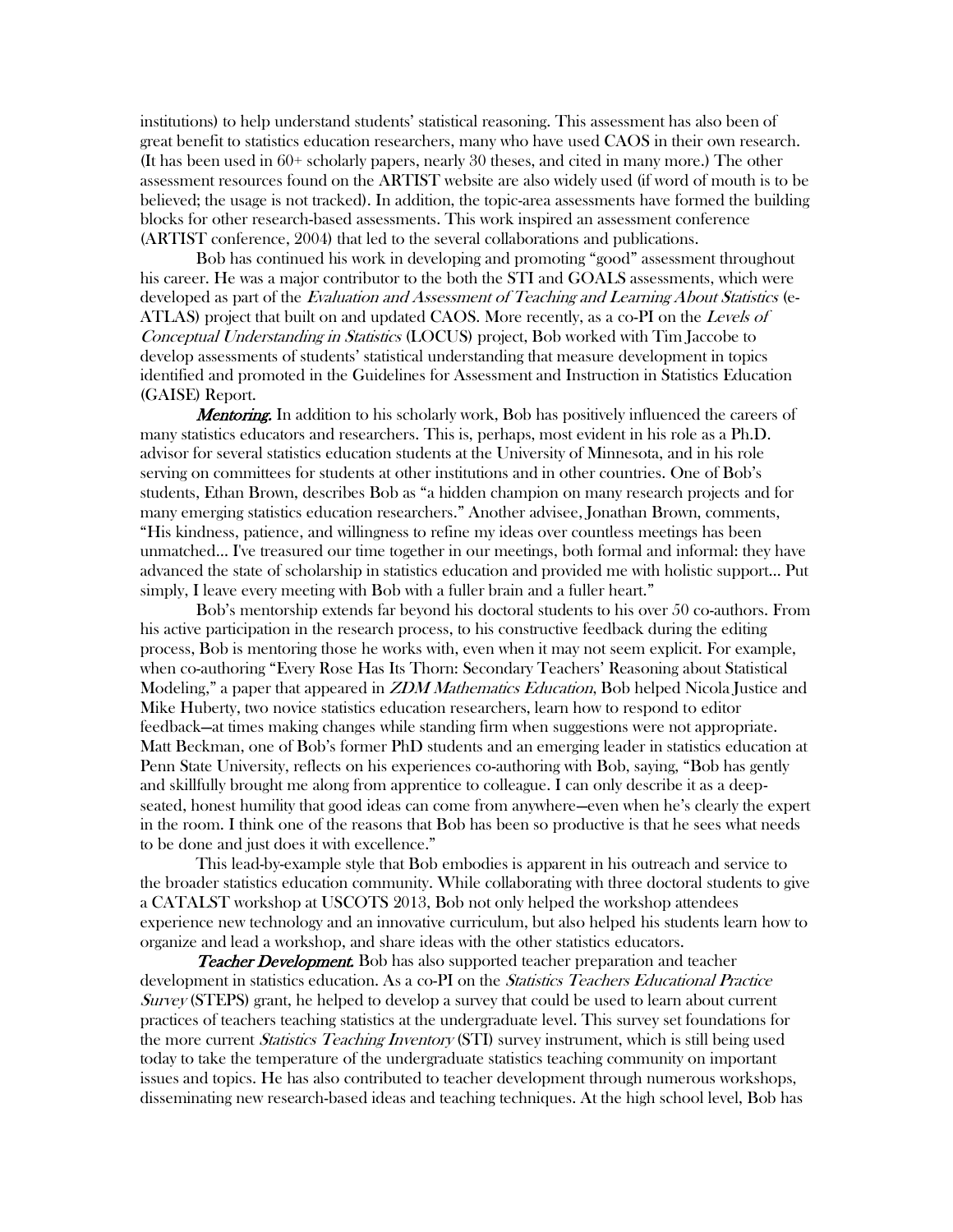participated in research on how mathematics teachers understand statistical modeling, more recently even venturing into new areas of how teachers can learn modern data science topics such as classification trees.

Bob has also helped develop and teach several statistics education seminar courses designed to help grow and develop excellent statistics teaching. For example, he co-taught a course in which graduate students explored best practices for teaching statistics, including innovations in content, pedagogy, and technology. Students from across the University of Minnesota took this course (which was later offered in collaboration with Penn State University) and reported how it greatly improved their knowledge and ability to teach statistics well.

**International Leadership.** Bob served the statistics education community as associate editor of the *Journal of Statistics Education* for nearly ten years (2001–2010) and immediately after that as editor of the *Statistics Education Research Journal*, the premier research journal of our field, for four years. As editor, Bob played the role of mentor looking at the potential for scholars' work to contribute to the growing knowledge about teaching and learning statistics. He often provided detailed and valuable feedback to authors that not only helped them publish their work, but also raised standards of excellence and rigor in statistics education research. Even when rejecting papers, Bob went above and beyond, helping writers understand where the deficiencies were so they could improve and resubmit their manuscripts.

Bob has also helped grow the international community of scholars and educators, making connections with and mentoring statistics educators from other parts of the world. He was a founding member of the International Forum on Statistical Reasoning Thinking and Literacy (SRTL), which meets every two years to immerse in questions of statistics education research. On several occasions, Bob traveled to Japan to help nurture colleague Kazunori Yamaguchi's interest in statistics education. Kazunori states that Bob "continued to visit Japan and introduced us to the results of their projects and other activities... Bob's contribution to the reform of statistical education in Japan has been great." Bob also has mentored statistics educators from Costa Rica, hosting them in Minnesota and traveling there to encourage their work in statistics education.

In summary, Bob's research has been devoted to deep, authentic investigations that have brought new insights and opened up new lines of inquiry in statistics education. Bob has influenced how statistics is taught and assessed, and has paved the way for many other researchers to build on his work. And, similar to the award's namesake, George Cobb, Bob's mentoring and leadership have influenced these scholars just as much as his intellectual contributions. Even as he readies for retirement and the next chapter in his life, Bob continues to contribute his time and knowledge to mentoring early career scholars and promoting statistics education research.

Sincerely,

Nicola Justice, Ph.D. Assistant Professor Mathematics Department Pacific Lutheran University

Andrew Zieffler, Ph.D. Senior Lecturer Educational Psychology University of Minnesota

Elizabeth Fry, Ph.D. Assistant Professor Mathematics Department St. Catherine University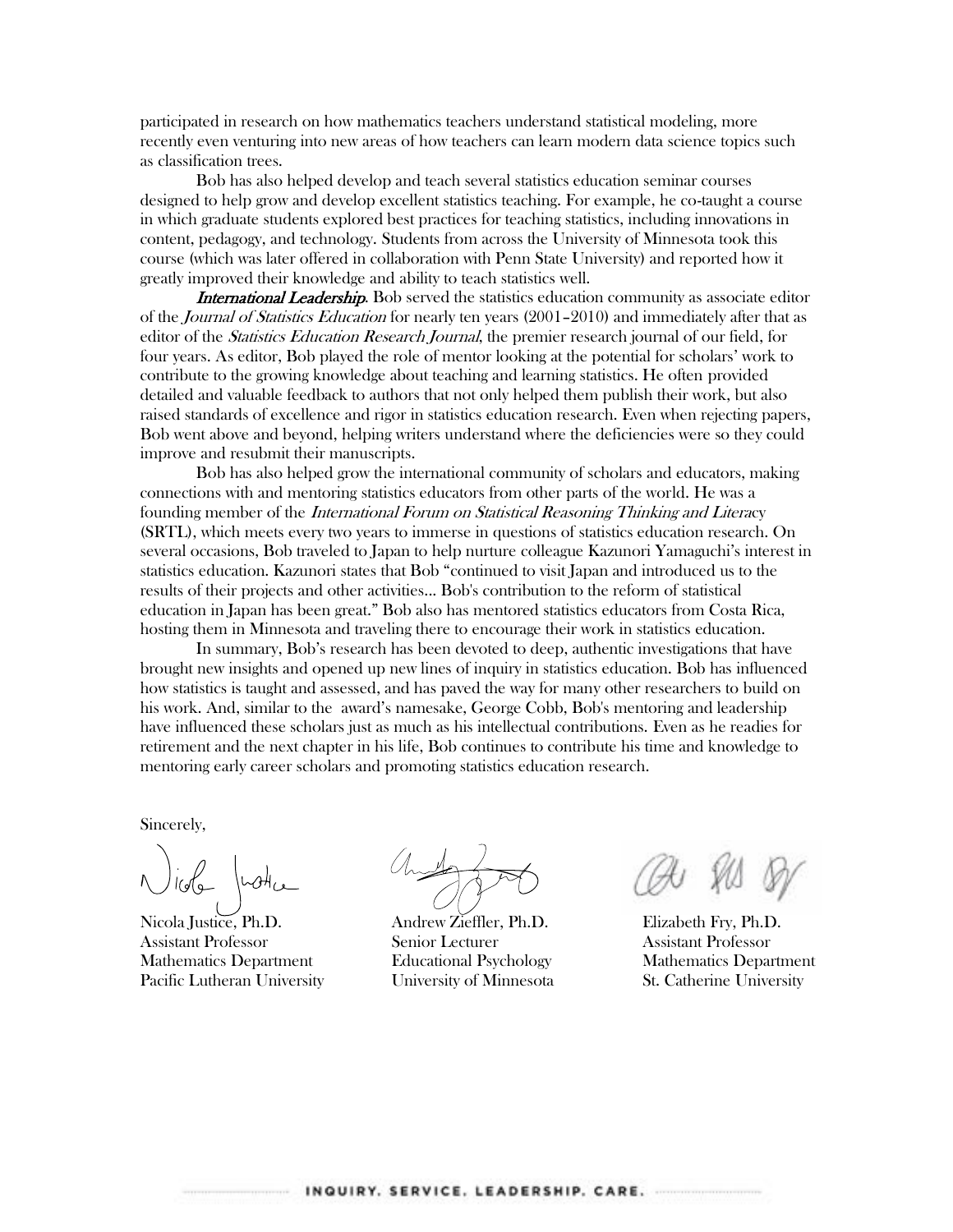

March 8, 2021

Dear Colleague:

I write in nomination of Dr. Robert (Bob) delMas for the George Cobb Lifetime Achievement Award. It is my observation that Dr. delMas has made lasting contributions to the field of statistics education and the teaching and learning of college-level statistics. My perspective is shaped mainly by the extent of NSF-funded projects that Dr. delMas has either been Principal Investigator or Co-Principal Investigator with. These projects have had quite an impact on the statistical education community. I will focus my remarks on two projects.

The ARTIST project (NSF DUE-0206571) changed the way I think about assessment for statistics education. Prior to that point I believed that multiple choice questions indicated a professor was being lazy. That might be true for calculation-based questions, but that project taught me that I could ask very deep conceptual questions in a multiple-choice format. I do not think I was alone in having that revelation from that project. I used the ARTIST database and interface of assessment items that Bob was instrumental in creating and maintaining for years as I crafted quizzes and examinations. I took the tools I learned from that work and used them to modify and update the ARTIST items to fit my own needs. However, it was Bob's vision for that tool that had a major influence on my teaching for years.

The CATALST (NSF DUE-0814433) project was another project that I thought was simply brilliant in its design and execution. Bob, with Joan Garfield and Andy Zieffler, among others, designed a course that taught the concepts of introductory statistics in an engaging way that emphasized randomization. Using Modeling Eliciting Activities (MEAs), the course combined active learning with technology to have students work in teams that led to understanding deep concepts. One unique feature of that curriculum was its emphasis on understanding probability in the beginning. I think this is something that is important for all understandings of significance in statistics education.

For both of these projects, Bob was involved in the dissemination of the results and worked with educators from around the country and the world. Bob's work in dissemination of ideas is incredible. He has published over 30 refereed journal articles, 9 contributions to books, almost 20 conference proceedings, and nearly 100 conference presentations. Plus, there are over 40 additional webinar and presentations.

Simply put, Dr. Robert (Bob) delMas has been a global ambassador of deep thinking about teaching statistical ideas for decades. His impact on the field can be measured by how many educators his work has touched in meaningful and profound ways.

Sincerely,

 $-$  P Holf

Dr. John Holcomb Interim Vice Provost of Academic Programs Interim Dean, College of Graduate Studies Cleveland State University

Office of the Vice Provost for The Campus Location T 216.687.5548 Academic Programs <br>
2121 Euclid Avenue, AC 340 **Academic Center 340** F 216.523.5520<br>
1899 East 22<sup>nd</sup> Street W csuohio.edu/ur Cleveland, Ohio 44115-2214 Cleveland, Ohio

W csuohio.edu/undergraduate-studies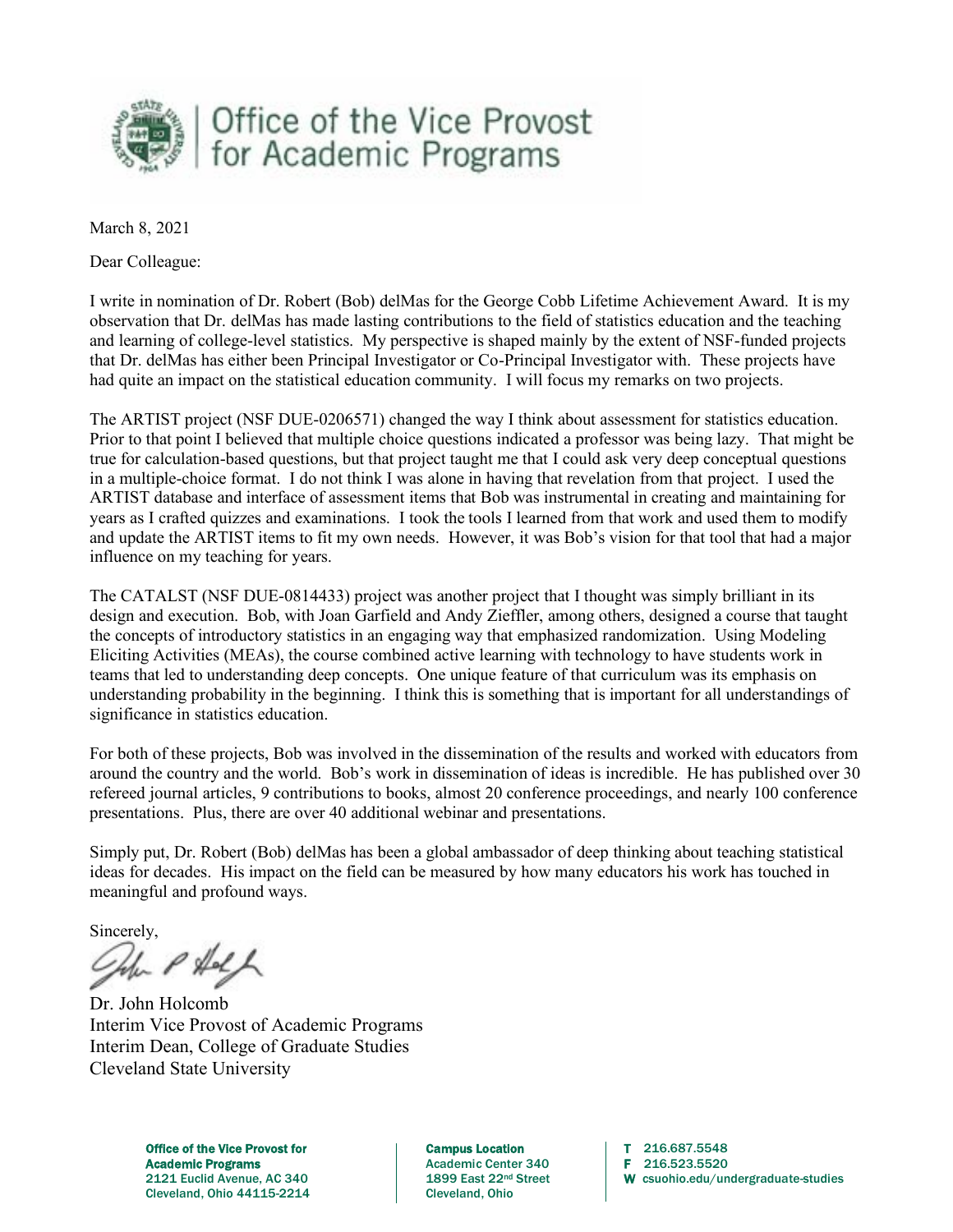## **World Changers Shaped Here**



March 3, 2021

Dear Members of the George Cobb Lifetime Achievement Award Selection Committee,

It is a sincere honor and privilege to write this letter in support of Dr. Bob delMas' nomination for the George Cobb Lifetime Achievement Award in Statistics Education. I can think of no one who deserves this award more than Bob. He has made a significant impact on the field of statistics education at both the undergraduate and K-12 level.

Bob's impact on assessment at the undergraduate level cannot be overstated given the tremendous impact the ARTIST project, assessments, and ultimately the website have had on the field of the assessment of statistics at the undergraduate level. Assessments can be a driving force behind curricula change as they represent what is valued in an educational experience. Teachers assess what they value. The ARTIST assessments helped shift the curriculum of statistics at the undergraduate level from a procedural to a conceptual focus. Not only has this tool been utilized by faculty it is also utilized extensively in statistics education research.

I approached Bob at the 2010 ICOTS conference to see if he might be interested in working with me on a grant proposal to develop assessments that were aligned with the K-12 GAISE framework. His response was a testament to who he is as a person as well as a mentor to all he encounters in the field of statistics education. Not only did Bob agree to serve as a Co-PI on the LOCUS project, he also immediately began helping me network and meet key members in the field of statistics education. Having come through a mathematics education background with advisors who were unfamiliar with the work in statistics education, Bob's guidance, advocacy, and mentorship made a tremendous impact on me as a scholar. His passion for statistics and caring approach to mentorship and collegiality have made an even bigger impact on the field than his work on assessment and teaching at the undergraduate level.

As Co-PI on LOCUS, Bob helped to develop assessments of statistical understanding in grades 6-12. Similar to ARTIST, the LOCUS project aimed to transform the way statistics was assessed in the classroom, textbooks, and on high stakes assessments. We are proud to say the LOCUS assessments have had a direct and immediate impact on the way statistics is assessed at the K-12 level. The assessments and members of our team have met with and been consulted by many creators of high stakes assessments including the SAT. Similarly, the LOCUS assessments have been administered by classroom teachers, university faculty, and researchers all across the world. The LOCUS assessments have been administered to over 70,000 students in all 50 states and in 28 different countries.

Bob delMas has made a lasting and significant impact on the field of statistics education. On a personal level, he has had an incredible impact on me as a faculty member and scholar. More than anything, Bob has been a great friend during times of professional and personal hardship. I am proud to call Bob one of my closest colleagues and friends. It is a sincere honor and privilege to write this letter of support for Bob's nomination packet.

Sincerely,

Tacatha

Tim Jacobbe, Ph.D. jacobbe as the state of the state of the state of the state of the state of the state of the state of the state of the state of the state of the state of the state of the state of the state of the state Associate Dean of Academic Affairs, ad interim 352-215-5440 Professor & Chair, Department of Teaching and Learning Professor, Department of Statistical Science Fellow, American Statistical Association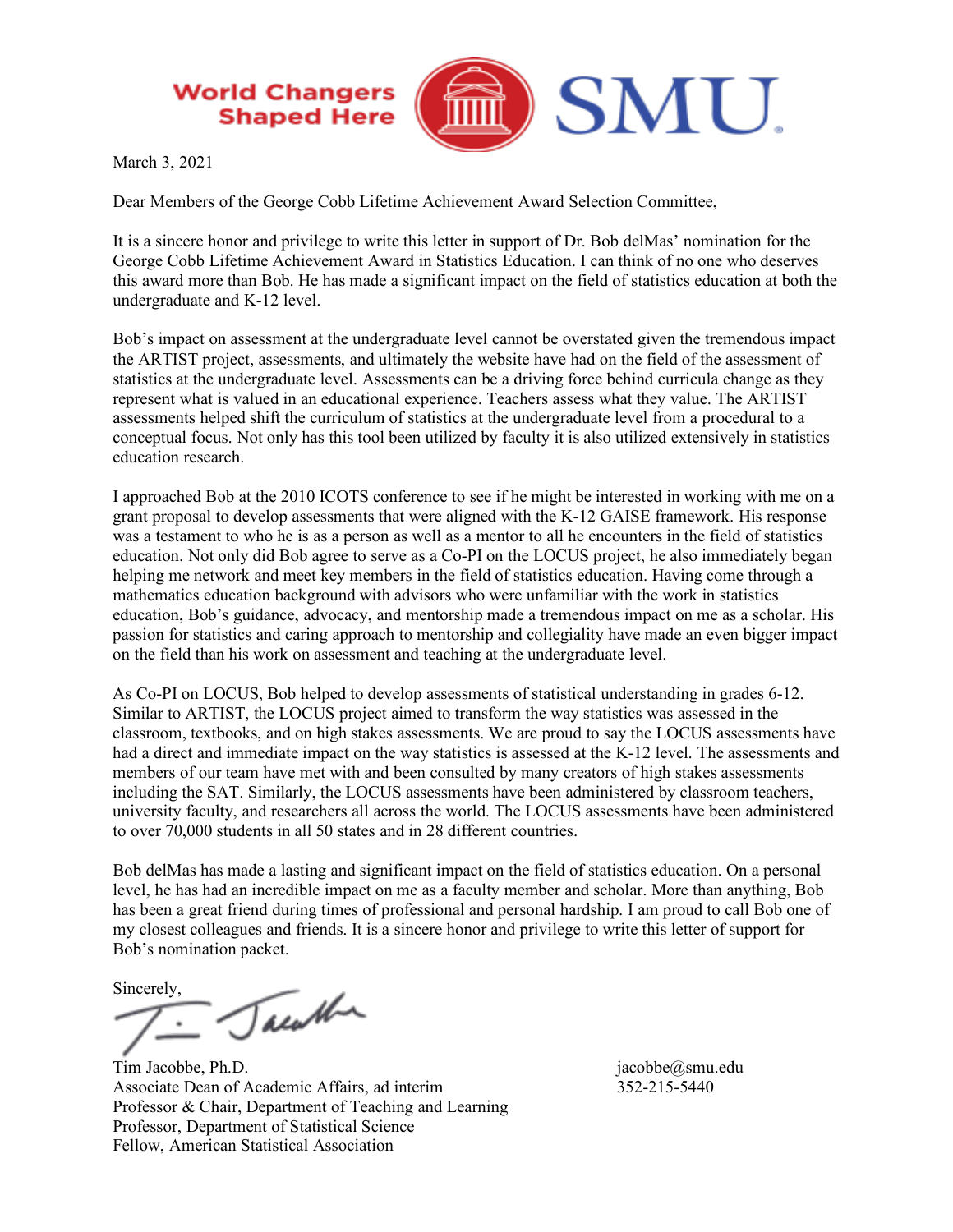

Dear Award Panel,

We are pleased to support the nomination of Robert delMas for a George Cobb Lifetime Achievement Award. We have known Bob for 25 years as an international leader, mentor and significant innovator in statistics education research.

Bob is a founding member of the International Collaborative for Research in Statistical Reasoning, Thinking and Literacy (SRTL), which began in 1999. SRTL is an academic community of leading and emerging researchers and educators in statistics education, focused on bringing about change in the field by focusing on the development of students' statistical reasoning at all levels. Bob is one of the most consistent contributors and leaders of this community from its inception. In particular, Bob's deep knowledge of learning theories have resulted in contributions to innovative curriculum, assessment and technologies that have had a significant impact on statistics education at the college level. For example, he was a key member of the team who developed the university CATALST curriculum, which embedded frontier knowledge of statistical modelling, informal statistical inference, and simulations and randomization-based instructional methods. This curriculum has been adopted at multiple universities across the US. It is one of the first of its kind to use students' contextual and personal understanding as a foundation from which to build more formal statistical understanding. Although these ideals have been raised by the field, few have been so successful in translating these ideals into practice.

Another key contribution that Bob has made to the international community is in his mentorship and enculturation of young researchers into the field. He is well-known for his kind, caring guidance and willingness to support the development of young scholars and the community. His work is often "behind the scenes", where he is a prolific reviewer, co-author, and consistent member and leader of community activities and initiatives. For example, Bob was one of the section leaders of the recent *International Handbook of Research in Statistics Education* (Springer, 2018) and has served in multiple editorial roles in statistics education, including lead editor of the *Statistics Education Research Journal* (2009-2014). In these roles, he took great care to both lead and mentor other researchers and educators, including those from developing countries, to grow a young and diverse group of emerging scholars.

All in all, Bob has a long history of significant and comprehensive contributions to statistics education. His work is far-reaching in many dimensions of the field. He is indeed an obvious candidate for this award.

Sincerely,

צך. כו Wichan

Dani Ben-Zvi & Katie Makar Co-Chairs *The International Collaboration for Research in Statistical Reasoning, Thinking and Literacy*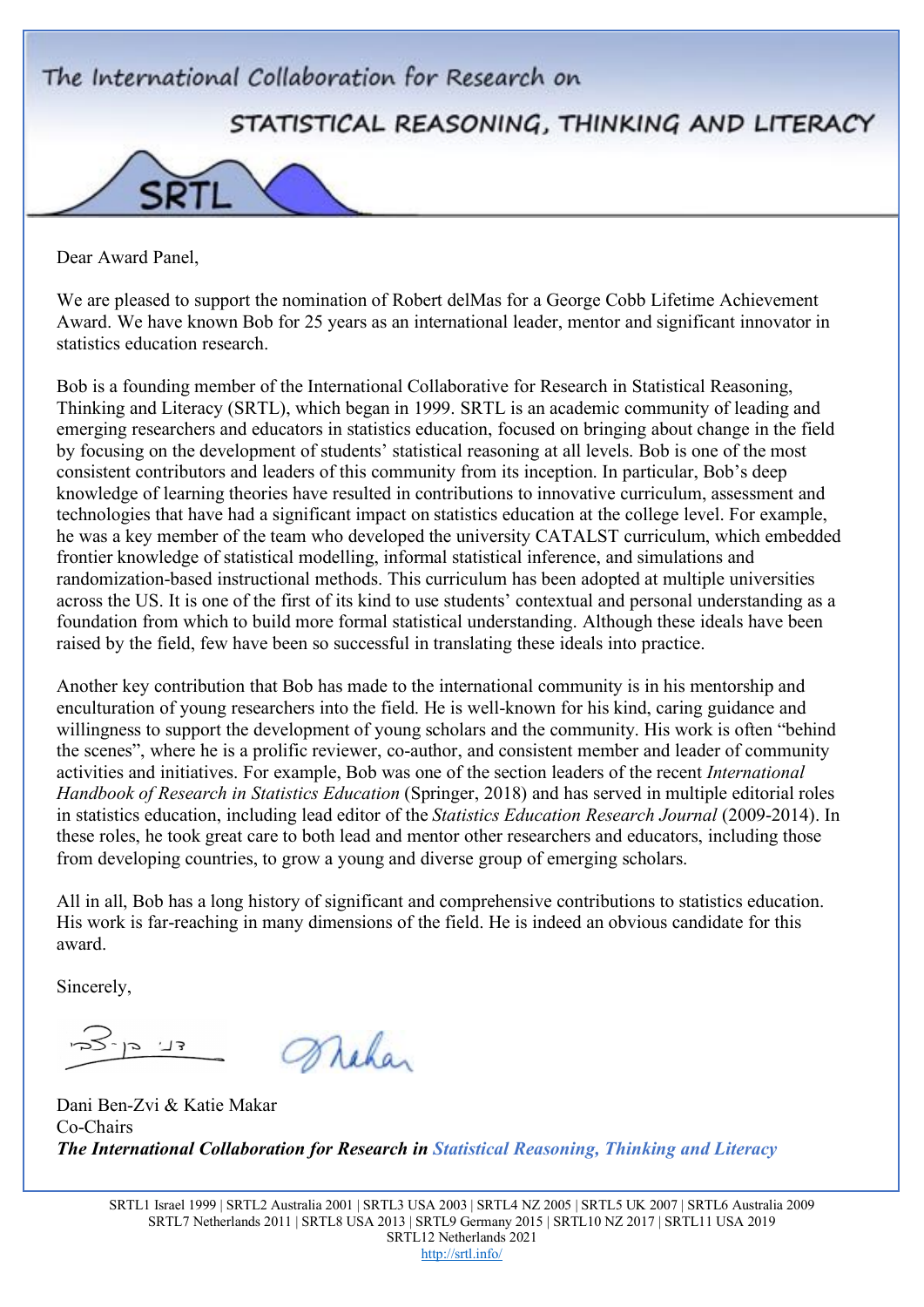



Prof. Iddo Gal (Retired) Email: iddo@research.haifa.ac.il Mobile: +972-525-474750

March 3, 2021

To: George Cobb Lifetime Achievement Award in Statistics Education Review Committee

## Re: **Bob delMas - nomination**

Dear colleagues:

It is my pleasure to write this letter of support in nominating Bob for the George Cobb Award. I have known Bob in various professional capacities for over 20 years, ever since we spent a week together in 1999 at the first forum of SRTL in Israel. Afterwards, I have followed up his work and read many of his publications, had various chats at conferences, worked with him during a 2-week stay at the U of Minnesota in 2008, etc.

During these years, I witnessed Bob's many contributions to statistics education in the USA and abroad, including to research-based knowledge focused on understanding and teaching core constructs in statistics, educating many grad students, promoting the ARTIST assessment collection, and serving in professional roles to ASA and at conferences. (And not to forget what a masterful teacher and presenter he is - I sat on several of his classes and talks). Very few in the statistics education community have had such an enduring presence.

Let me focus on Bob's contribution to statistics education worldwide, in his service to IASE, the Int'l Association for Statistical Education. In 2010-2013, after gaining much experience as JSE's Associate Editor, Bob volunteered for four long years as Editor of the Statistics Education Research Journal (SERJ), IASE's flagship peer-reviewed publication. (He started this role soon after I finished my 4-year stint as SERJ editor in 2008). At first, Bob consulted me on several occasions regarding both conceptual and technical matters, as he shaped his editorial strategy, but soon took off and I just watched in great satisfaction how he navigated SERJ to new heights. This was during a time SERJ had to cope with a steady increase in submissions, and Bob aspired to nurture young international researchers, while keeping and increasing the quality of published research.

For the reasons described above, I warmly recommend that Bob delMas is awarded the prestigious George Cobb Lifetime Achievement Award in Statistics Education.

Yours sincerely,

Idelo Coel

Prof. (Retired) Iddo Gal Past-President, International Association for Statistical Education, IASE Personal webpage: http://lecturers.haifa.ac.il/en/hw/igal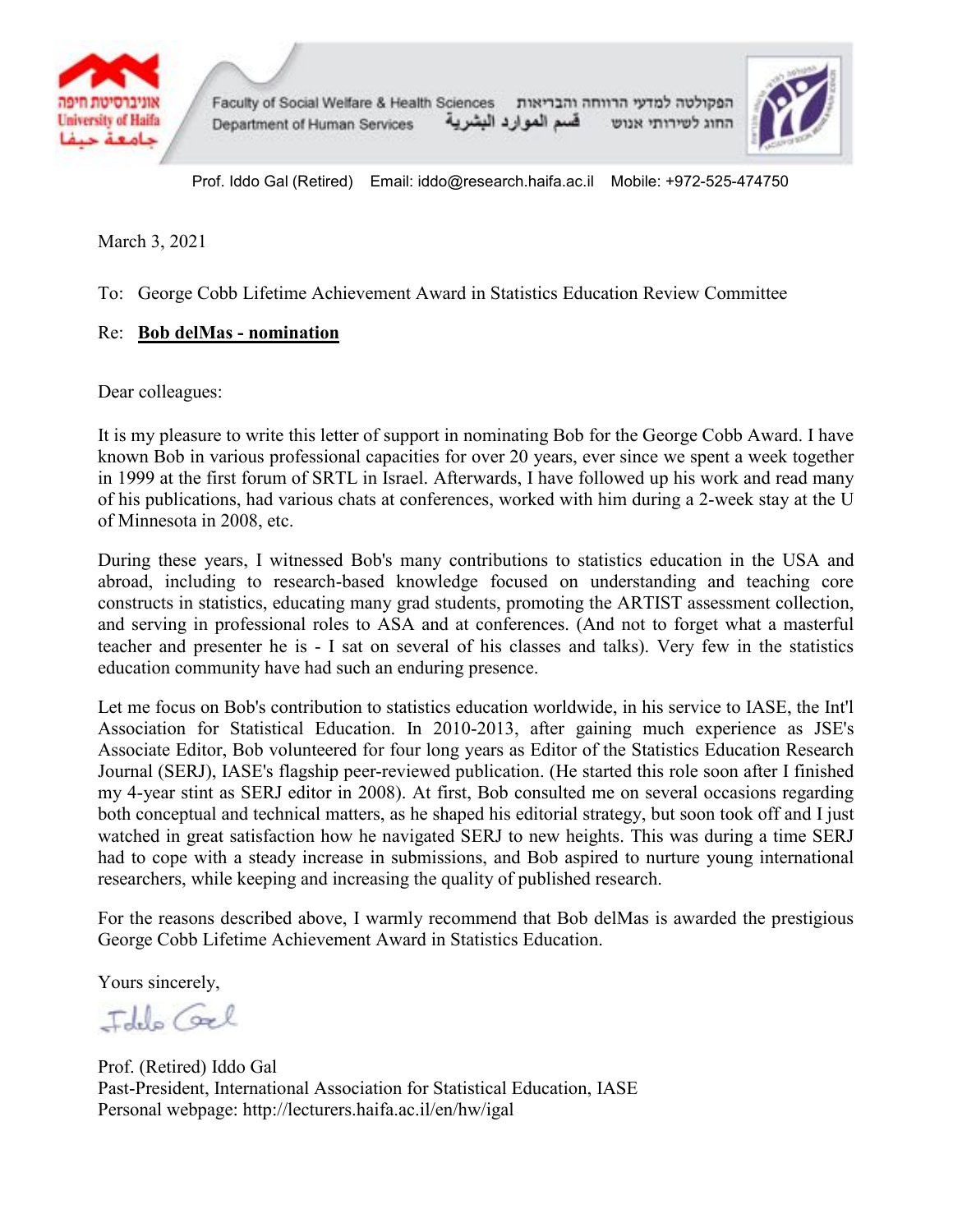

2310 Stinson Drive Raleigh, N.C. 27695 Campus Box 7801 P: 919-515-1740 Fax: 919-515-6892

March 5, 2021

To: Committee for the CAUSE Lifetime Achievement Award

I write today to encourage the committee to highly consider Dr. Bob delMas as a well-deserving candidate for the Lifetime Achievement Award for CAUSE. Bob's entire career has focused on statistics education and his work has made significant contributions to instructional materials, assessments, and research in undergraduate statistics contexts. He has served on the CAUSE research advisory committee and was instrumental in the success of several research projects from the work with research faculty clusters and the writing of several committee-sponsored reports. Bob was named an ASA fellow in 2010 and is a regular contributor to sessions at the Joint Statistics Meeting, International Conference on Teaching Statistics, and US Conference on Teaching Statistics.

Dr. delMas' research contributions include several assessment instruments that have helped move the field forward (e.g., CAOS, LOCUS, Statistics Teaching Inventory) and the [ARTIST website and database](https://apps3.cehd.umn.edu/artist/) that have been used by countless numbers of undergraduate statistics instructors and researchers. He has been part of teams that have pioneered new approaches to statistics instruction through the use of applets (remember his applet and research on students' conception of standard deviation many moons ago?) and instructional materials such as those developed in the CATALST program. The simulation approach used in the CATALST curriculum for introductory statistics used research on students' learning of modelbuilding and making sense of simulated results from random phenomena. The team re-purposed a tool designed for early learning in statistics and probability modeling (TinkerPlots) and positioned it as a viable and valuable learning tool for collegiate-level statistics learning. Bob and his collaborators at University of Minnesota set a strong example of how to build research-informed curricula, using research-based technology tools for learning, and in conducting first class research on students' learning with the curriculum.

Bob's leadership in research in statistics education has also been evident in his long publication list, involvement in the Statistical Reasoning Thinking and Literacy research group, and his mentoring of PhD students who go on to make strong contributions to the disciplines of statistics education, mathematics education, and educational psychology. I have had the distinct pleasure of interacting with Bob on several committees throughout my career, but have never had the pleasure of directly collaborating with him on research and instructional development projects. However, every course I teach on statistics teaching and learning, instructional materials I develop, grant proposals I have written, and research papers I have written have strong ties and influences to the pioneering research and innovative ideas contributed by Dr. Robert delMas. Thus, many generations of my students have indirectly learned from Bob!

Many Smiles

Hager She

Hollylynne S. Lee, Professor of Mathematics and Statistics Education Senior Faculty Fellow at the Friday Institute for Educational Innovation Director, Hub for Innovation and Research in Statistics Education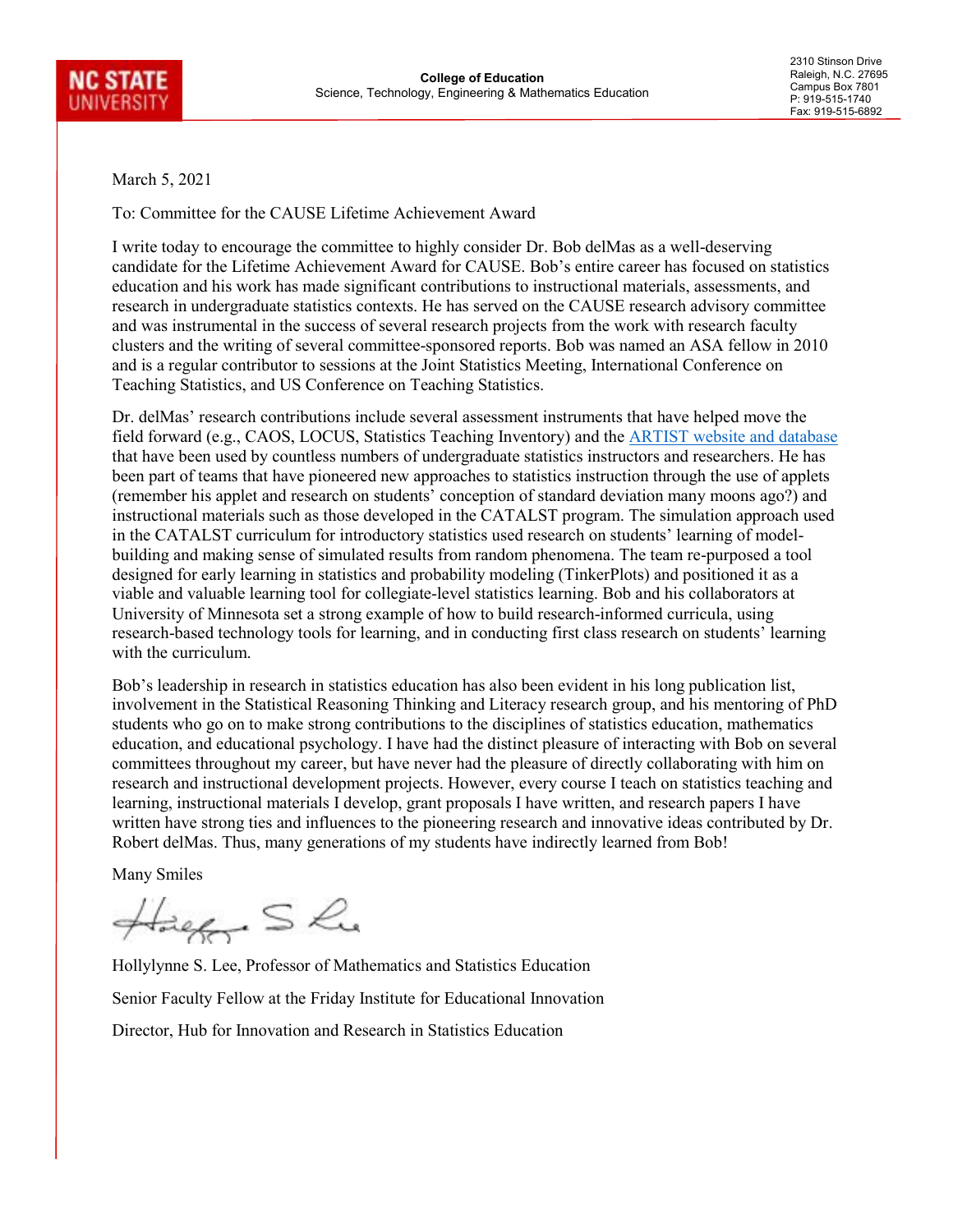

**AMHERST COLLEGE DEPT. OF MATHEMATICS AND STATISTICS** Seeley Mudd 404, Box 2239 Amherst, MA 01002-0001

**NICHOLAS J. HORTON** Beitzel Professor of Technology and Society (Statistics and Data Science) Phone: 413-542-5655 E-mail: nhorton@amherst.edu

March 1, 2022

Dear Lifetime Achievement Award Selection Committee,

I am writing to enthusiastically support Robert delMas's nomination for the CAUSE Lifetime Achievement Award. Throughout his career Bob has tirelessly and effectively worked to improve statistics education and to ensure that statistics education research is on a sound scientific footing. He has been an exceptional mentor, a dedicated reviewer and editor (*Statistics Education Research Journal*, 2009-2014), chair of the ASA Committee on Statistics in Two Year Colleges, and past chair of the ASA Section on Statistics Education (now Section on Statistics and Data Science Education) .

Along with others in the community, I have directly benefited from the outcomes and deliverables of his many funded grants and related projects. His work on the LOCUS project has improved the assessment of high school statistics courses through the development of a large set of validated items. His work on the eATLAS project led to the development and dissemination of the Statistics Teaching Inventory (STI) is an instrument designed to assess the instructional practices and beliefs of instructors of introductory statistics courses. Bob's involvement with the CATALST project helped to promulgate an innovative introductory curriculum and to develop a cohort of faculty able to teach it. The STEPS and AIMS projects contributed substantially to understanding instructor characteristics and approaches to adapt materials, respectively.

One project, however, stands out in terms of impact that continues to resonate broadly in the community. Bob was co-PI (with Joan Garfield and Beth Chance) on the Web-based ARTIST (Assessment Research Tools for Improving Statistical Thinking, https://apps3.cehd.umn.edu/artist) project. As part of this project, a set of validated instruments and assessments were developed and made accessible through the above website, including the Comprehensive Assessment of Statistics [CAOS] pre-test, post-test, and eleven topic assessments (e.g., Bivariate comparisons and study design). These items were particularly valuable as they provided many examples of problems that focused on statistical thinking more than statistical computation. More than 15 years after the grant ended, these online assessments continue to be used by the community (myself included, as recently as January, 2021) as a way to provide low-stakes assessments and practice on conceptual understanding for our students.

 $\mathcal{S}$  SMITH COLLEGE COLLEGE COLLEGE COLLEGE COLLEGE COLLEGE COLLEGE COLLEGE COLLEGE COLLEGE COLLEGE COLLEGE COLLEGE COLLEGE COLLEGE COLLEGE COLLEGE COLLEGE COLLEGE COLLEGE COLLEGE COLLEGE COLLEGE COLLEGE COLLEGE COLLEG s, ill auun has presented or written, have had a broad impact on the teaching and learning of college-level statistics. I can't imagine a more worthy recipient of the CAUSE Lifetime Achievement Award. Professor of Statistics Bob's work on these projects, in addition to the dozens of workshops, presentations, and papers that he

Sincerely yours,

 $4/4$ 

Dr. Nicholas Horton